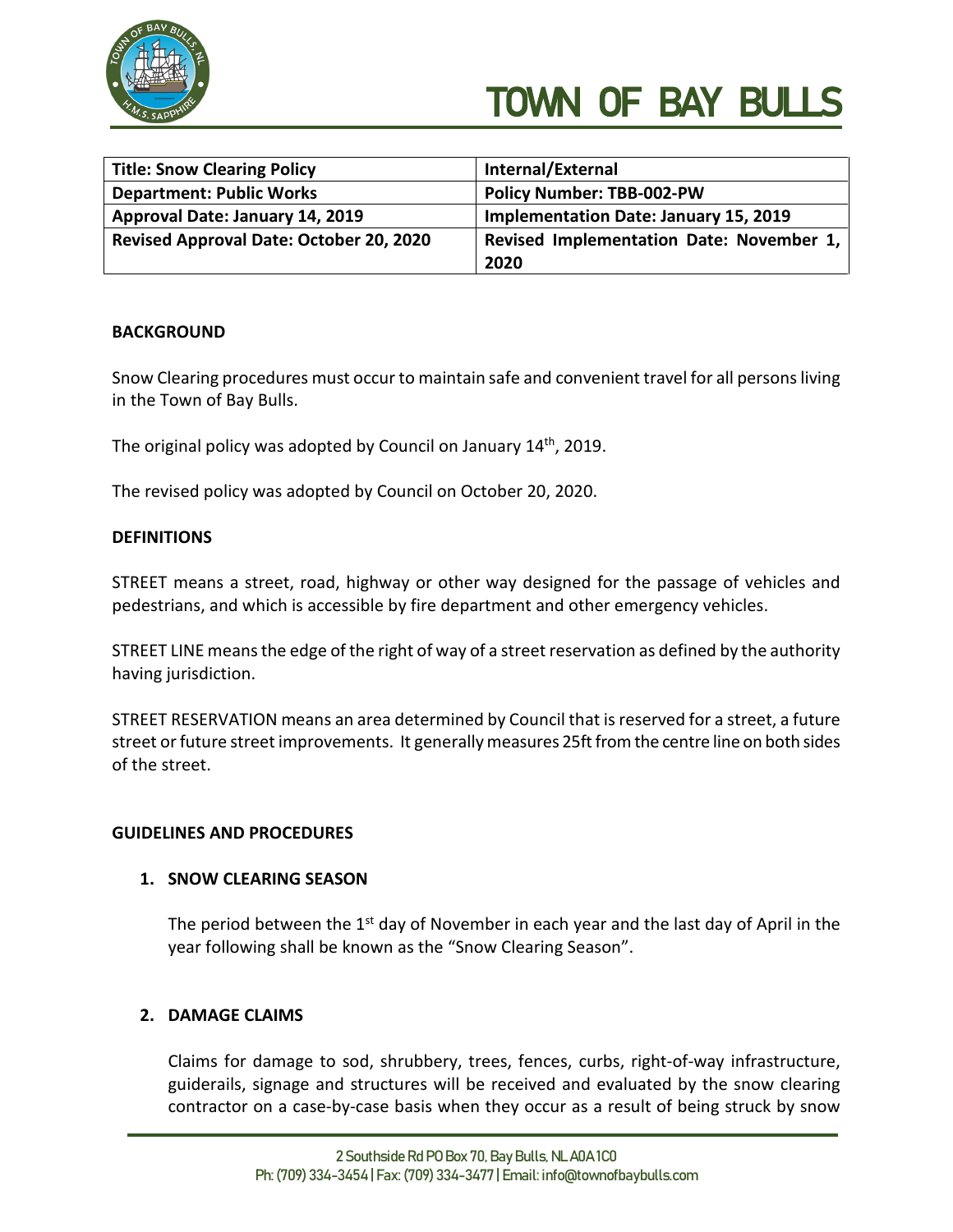

clearing equipment, and where they occur outside of the Street Reservation.

No claims for damages to property will be accepted where:

- 1. The damages occurred on or to property located within the Street Reservation, or, where the Street Reservation is less than 9 metres, at a distance less than 4.5 metres from the centerline of the street; or
- 2. The damages occurred as a result of the weight of the snow and/or ice deposits; or
- 3. Lawns become brown or decayed as a result of the deposit of snow and/or ice.

All Claims for damage must be made in writing to the Town Office as they are incurred. Claims will be forwarded to the contractor upon receipt. The contractor is responsible for resolving the claim by June  $1<sup>st</sup>$  of the respective year.

Claims must be received no later than May  $15<sup>th</sup>$  of the same year of the Snow Clearing Season. Claims received after this date will not be considered.

# **3. PARKING**

No person shall park an unattended vehicle on any street or street reservation in such a way as to interfere with, hinder or obstruct snow clearing operations.

## **4. DEPOSITING OF SNOW**

No person shall deposit or cause or permit to be deposited any snow and/or ice from driveways, sidewalks, parking lots or any other property under their ownership or control, onto any street or Street Reservation within the Town.

# **5. SNOW CLEARING ROAD PRIORITY AND LEVEL OF SERVICE**

The order that snow plowing and/or ice control measures are to be executed are as follows:

- Primary Roads Level 1
- Primary Roads Level 2
- Secondary Roads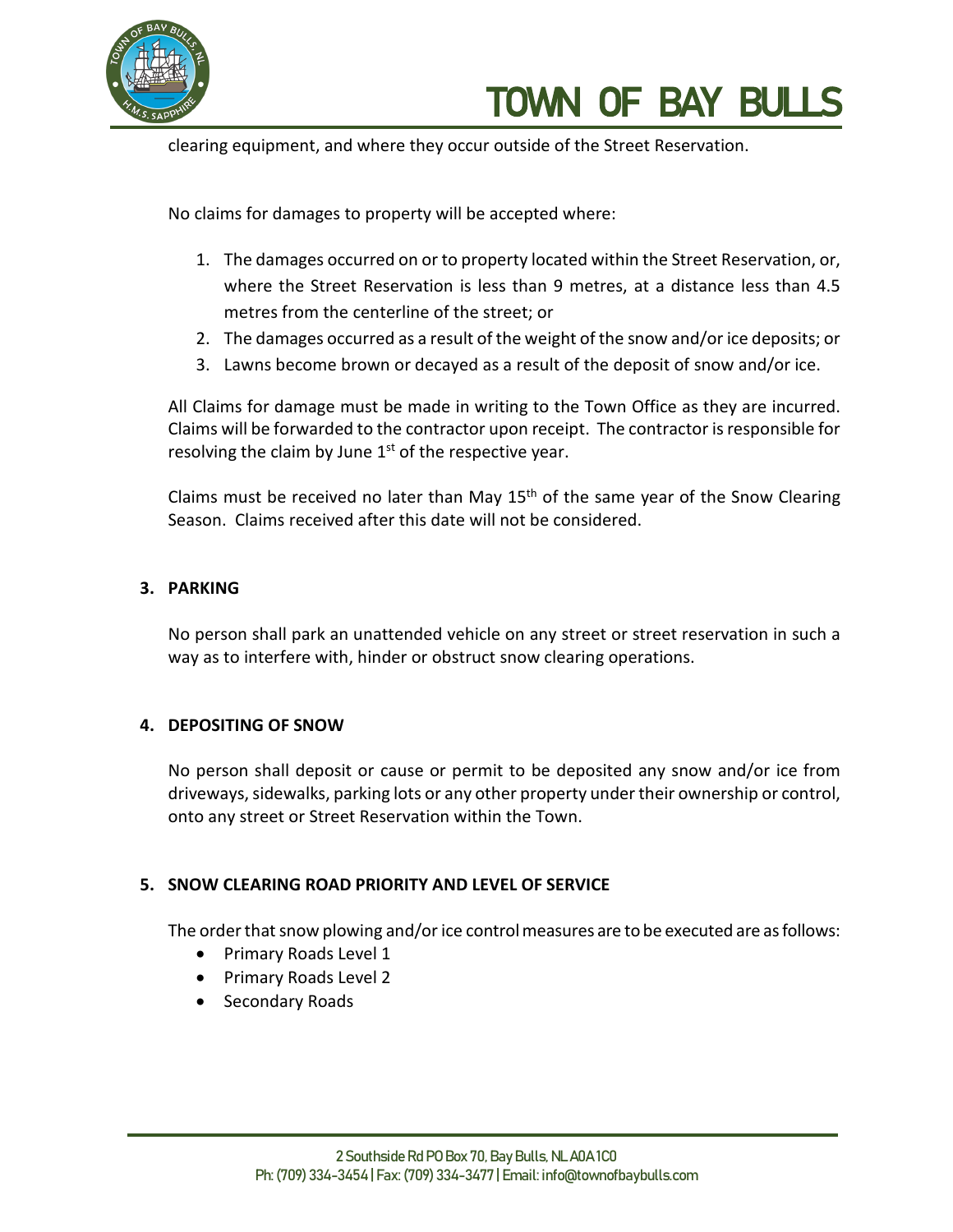

| <b>Road Name</b>                   | <b>Priority Level of Road</b> |
|------------------------------------|-------------------------------|
| Cemetery Lane West & East          | Primary Road Level 1          |
| <b>Sheldon Drive</b>               | Primary Road Level 1          |
| <b>Dunn Drive</b>                  | Primary Road Level 1          |
| St. John's Road                    | Primary Road Level 1          |
| Northside Road-Bread & Cheese Road | Primary Road Level 1          |
| Southside Road                     | Primary Road Level 1          |
| <b>Island Cove Road</b>            | Primary Road Level 1          |
| Solomon Close                      | Primary Road Level 1          |
| Lower Path Road                    | Primary Road Level 1          |
| Quay's Road                        | Primary Road Level 1          |
| <b>Track Road Extension</b>        | Primary Road Level 1          |
| <b>Irishtown Road</b>              | Primary Road Level 1          |
| <b>Back Lane</b>                   | Primary Road Level 1          |
| Marsh Road                         | Primary Road Level 1          |
| Alley Road                         | Primary Road Level 1          |
| Lower Road                         | Primary Road Level 1          |
| Lynch's Lane                       | Primary Road Level 2          |
| Farm Road                          | Primary Road Level 2          |
| Ocean View Brea                    | Primary Road Level 2          |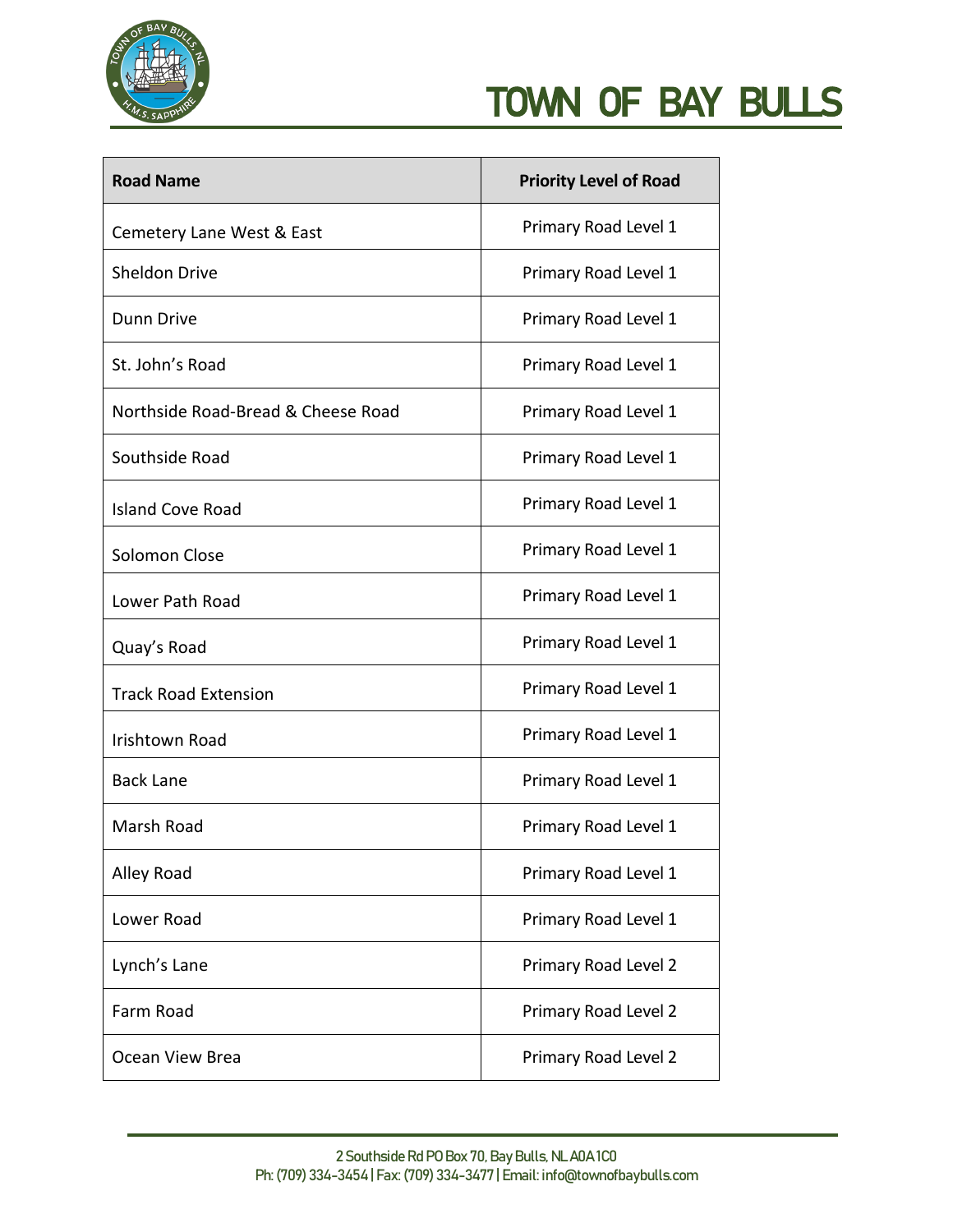

| <b>Road Name</b>       | <b>Priority Level of Road</b> |
|------------------------|-------------------------------|
| Long Pond Path         | Primary Road Level 2          |
| <b>Cabot Drive</b>     | Primary Road Level 2          |
| <b>Harvey Place</b>    | Primary Road Level 2          |
| <b>Winnonish Drive</b> | Primary Road Level 2          |
| <b>Glynn Place</b>     | Secondary Road                |
| Jane Walsh's Lane      | Secondary Road                |
| Armstrong's Lane       | Secondary Road                |
| <b>Mullowney Drive</b> | Secondary Road                |
| <b>Track Road</b>      | Secondary Road                |
| St. Croix Drive        | Secondary Road                |
| Ryan's Lane            | Secondary Road                |
| O'Dea's Lane           | Secondary Road                |
| Hyde's Lane            | Secondary Road                |
| O'Driscoll Place       | Secondary Road                |
| O'Driscoll's Lane      | Secondary Road                |
| Leanne Place           | Secondary Road                |
| William's Lane         | Secondary Road                |
| <b>Gunridge Road</b>   | Secondary Road                |
| Des's Lane             | Secondary Road                |
| Nagles Road            | Secondary Road                |